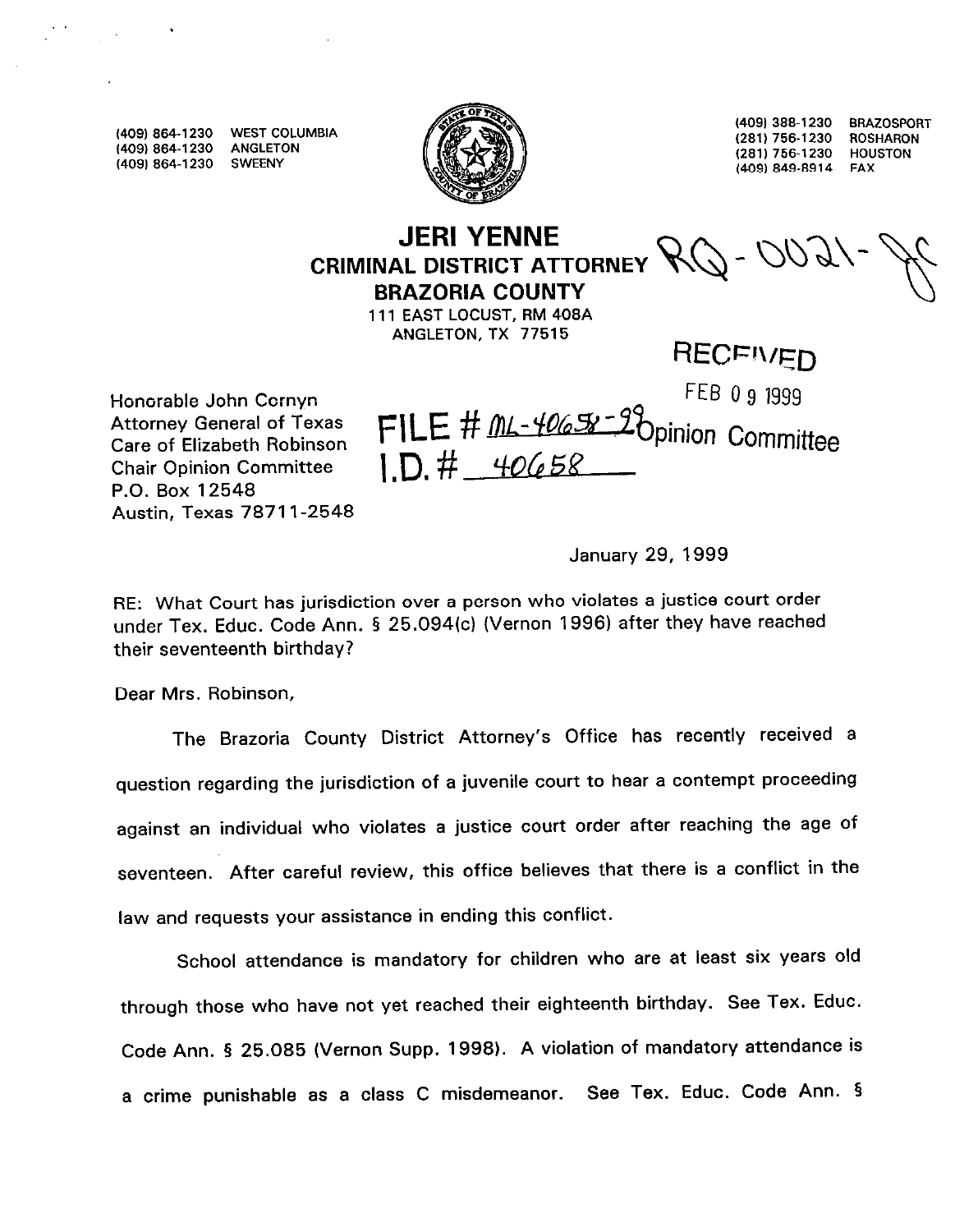**25.094(f) (Vernon 1996). This crime is prosecuted in the justice court for the precinct in which the child resides or in which the school is located. See Tex. Educ. Code Ann. § 25.094(b) (Vernon 1996). Upon finding that a child has committed the offense, the justice court may enter an order that includes one or more of the requirements listed in Tex. Fam. Code Ann. § 54.021 (d) (Vernon 1997). See Tex. Educ. Code Ann. § 25.094(c) (Vernon 1996). If the justice court subsequently finds that the child has violated the order, it shall transfer the complaint against the child with all pleadings and orders, to a juvenile court for the County in which the child resides. See Tex. Educ. Code Ann. § 25.094(d) (Vernon 1996). The juvenile court shall conduct an adjudication hearing under Tex. Fam. Code Ann. § 54.03 (Vernon 1997).** 

 $\mathbb{Z}^{(1)}$ 

**A fault in the enforcement mechanism for compulsory attendance comes into play when an individual who is seventeen years old violates the terms of an order of a justice court. See Tex. Educ. Code Ann. § 25.094(c) (Vernon 1996). The enforcement statute lists that the case shall be transferred to a juvenile court for adjudication. See Tex. Educ. Code Ann. § 25.094(b) (Vernon 1996). The juvenile courts do not, however, have jurisdiction to adjudicate an individual who has reached their seventeenth birthday at the time of the offense. The Jurisdictional section of the Family Code states:** 

**This title covers the proceedings in all cases involving the delinquent conduct or conduct indicating a need for supervision engaged in by a person who was a child within the meaning of this title at the time he engaged in the conduct, and the juvenile court has exclusive original jurisdiction over proceedings under this title. (emphasis added). Tex. Fam. Code Ann. § 51.04(a) (Vernon 1997).**